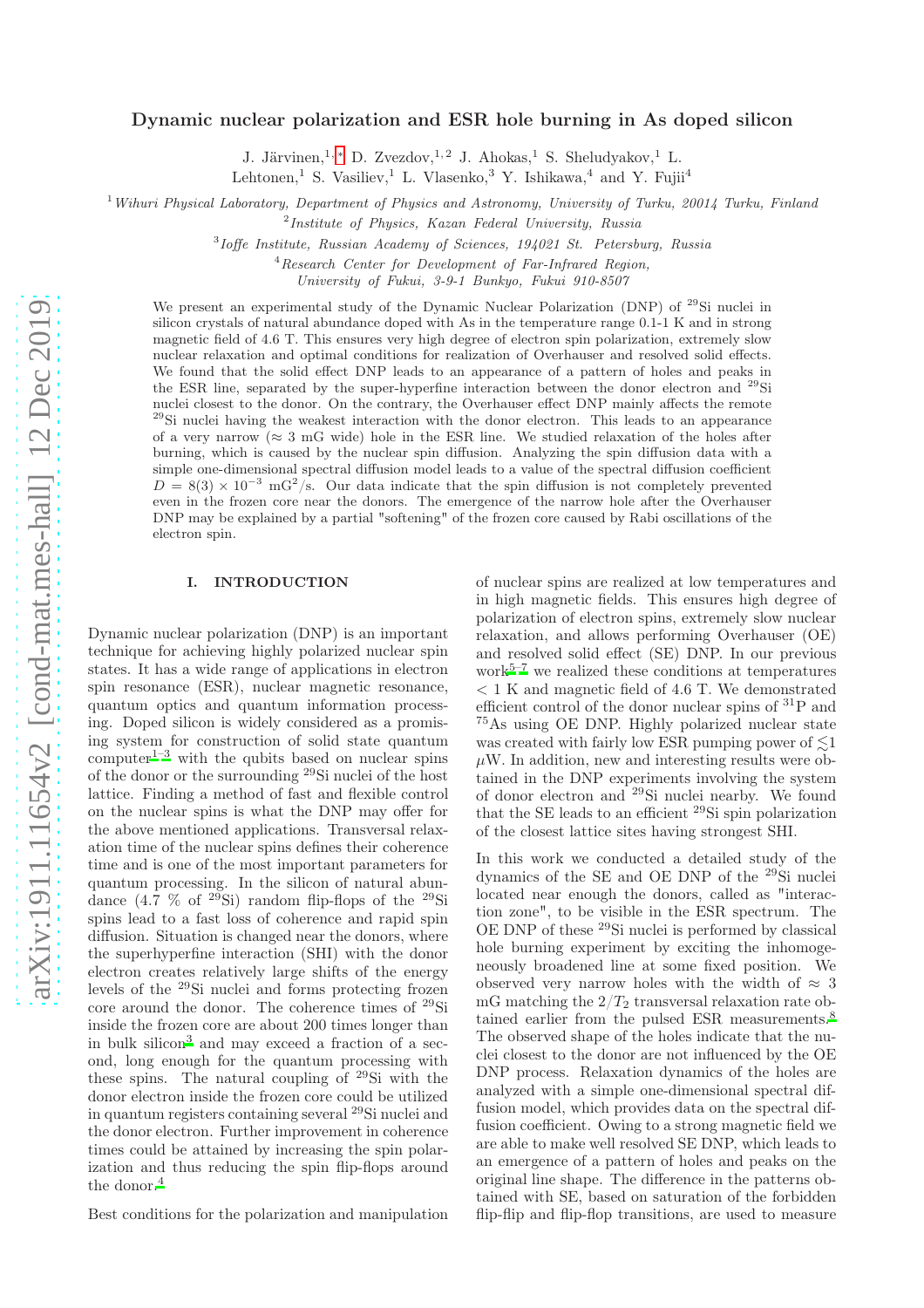the degree of nuclear polarization of <sup>29</sup>Si closest to the donors. We demonstrate that these nuclei can be efficiently polarized using the SE for the whole ESR line covered by the field or frequency modulation. We analyse the observed features and differences of the OE and SE DNP of <sup>29</sup>Si, and propose several possible explanations for their mechanisms. We think that the results of this work may be useful for optimization of the methods of the nuclear spin manipulation and help to understand the underlying physics.

# II. BACKGROUND: DNP IN SILICON

DNP is a process where the polarization of electrons is transferred to the interacting nuclei by the means of electron spin resonance. At the conditions of our experiments, strong magnetic field and relatively low donor densities, we consider two major DNP meth-ods: the Overhauser<sup>[9](#page-9-7)</sup> and the solid effects.<sup>[10](#page-9-8)</sup> In the first method the allowed electronic transitions (ESR lines) are saturated, followed by the relaxation via the cross- or forbidden transitions with the change of the nuclear spin. In the SE DNP the flip-flop or flip-flip transitions are excited, which leads to a change of both electron and nuclear spin projections. The details of these two processes are found in numerous detailed texts written about DNP, e.g. refs.[11](#page-9-9)[–16](#page-9-10) In the following we will provide a short summary of the specific features of the OE and SE DNP in doped silicon at high fields and low temperatures.

We consider a simple model including single electron S, a donor nuclei  $I_d$  and and single <sup>29</sup>Si nucleus  $I_k$ . The index k indicates the lattice site where the  $^{29}$ Si atom is located. The Hamiltonian for this system is

$$
H = g_e \mu_B B_0 \cdot S - g_d \mu_n B_0 \cdot I_d + a_0 S \cdot I_d
$$
  
+  $g_n \mu_n B_0 \cdot I_k + a_k S \cdot I_k + S \cdot D_k \cdot I_k.$  (1)

Constant  $a_0$  is the Fermi contact interaction energy of donor nuclei,  $a_k$  is isotropic or contact superhyperfine interaction (SHI) energy and  $D_k$  is dipolar or anisotropic SHI (nonsecular component) energy tensor for lattice site  $k^{17}$  $k^{17}$  $k^{17}$ 

$$
(D_k)_{i,j} = g_e g_n \mu_B \mu_n \langle \psi | \frac{3x_i x_j - r^2 \delta_{ij}}{r^5} | \psi \rangle. \tag{2}
$$

The solution of eq. [\(1\)](#page-1-0) without <sup>29</sup>Si contribution for <sup>75</sup>As ( $I = 3/2$ ) nucleus and electron provides 8 energy levels characterized by different projections of the electron and donor nuclear spins. Due to a large spread of the electron cloud of the donor, there are about 1500 silicon nuclei inside the cloud. For silicon of natural isotope composition  $(4.7\% \text{ of }^{29}\text{Si})$  there are about 70 <sup>29</sup>Si nuclei with spin  $(I = 1/2)$  having site-dependent SHI with the donor electron. Each of the <sup>29</sup>Si splits the donor energy levels to two sub-levels, and the total effect of all the <sup>29</sup>Si is an inhomogeneous broadening of the ESR lines, which are composed of individual spin packets with different configurations of the <sup>29</sup>Si environment inside its electron cloud. In this work

we focus on the DNP of the <sup>29</sup>Si nuclei effectively interacting with the donor electron. The own nucleus of the donor is considered only as a spectator which does not participate in the DNP process of the <sup>29</sup>Si spin system. The main spin flip transitions involved in the DNP of the <sup>29</sup>Si nucleus are shown in the simplified energy diagram of fig. [1,](#page-2-0) where for simplicity we consider effect of one <sup>29</sup>Si interacting with the donor electron.

The anisotropic part of the SHI given by the components of the  $D_k$ , is usually much smaller than  $a_k$ but it mixes the wavefunctions with opposite electron spin projection (not shown in fig. [1\)](#page-2-0). The order of the mixing angle can be e[s](#page-9-10)timated as  $16$ :

<span id="page-1-1"></span>
$$
\beta_k^2 \approx \frac{(D_k)_{1,3}^2 + (D_k)_{2,3}^2}{(4g_n\mu_n B_0)^2},\tag{3}
$$

The value of  $|\beta_k|$  is practically independent on  $a_k$  if  $a_k \ll g_n \mu_n B_0$ . Every lattice site for <sup>29</sup>Si nuclei can be assigned to a shell which belongs to one of the 4 symmetry groups[.](#page-9-12)<sup>18</sup> All of the nuclei in the shell have the same  $a_k$  but the values of  $\beta_k$  are generally different and they depend on the direction of the crystal in the  $B_0$  field. Values of  $\beta_k$  for different sites in a shell are calculated by rotating  $D_k$  according to the symmetry group of the shell.<sup>[6](#page-9-13)[,17](#page-9-11)</sup>

In the OE DNP one of the electronic spin transitions  $W_1$  is saturated by the microwave field. If there is a non zero probability for thermal cross relaxation  $T_x$ or  $T_{xx}$ , the nuclear spin population is transferred to state A or B (fig. [1\)](#page-2-0). Usually the  $T_x$  relaxation time (flip-flop or zero quantum) is much shorter than  $T_{xx}$ (flip-flip or double quantum)<sup>[19](#page-9-14)</sup> which leads to nuclear polarization even when both of the transitions  $A -$ D and  $B - C$  are excited simultaneously. The flipflop or flip-flip cross relaxations are induced by the fluctuations of the SHI due to molecular motion in liquid samples, electrons in conducting solids or lattice phonons in insulators.[9](#page-9-7)[,15](#page-9-15)[,16](#page-9-10)[,20](#page-9-16)

<span id="page-1-0"></span>The SE DNP is performed by exciting the forbidden ESR transition  $W_x$  or  $W_{xx}$  followed by the much faster thermal relaxation of the electron spin with the relaxation time  $T_{1e}$ . The SE polarization rates are set by the forbidden transition rates  $W_x^{(k)}$  and  $W_{xx}^{(k)}$  which are dependent on the value of  $\beta_k$  and microwave magnetic field  $B_1$  according to Fermi's Golden Rule

$$
W_x^{(k)} = W_{xx}^{(k)} \propto B_1^2 |S_x|^2 \propto B_1^2 \beta_k^2.
$$

The high static  $B_0$  field reduces the efficiency of SE DNP by reducing  $\beta_k$  as shown in eq. [\(3\)](#page-1-1). The high  $B_0$ , on the other hand, is needed for the resolved SE DNP where the SE transitions are outside of the main ESR lines. For natural silicon this requires a field larger than  $\hbar \omega_{1/2}/g_n\mu_n \approx 1.3$  T, assuming ESR linewidth  $\omega_{1/2}$  of about 3.6 G. Other parameter which defines the SE DNP efficiency is the microwave  $B_1$  field. The  $B_1$  field increases as  $\sqrt{P}$ , where P is the ESR excitation power. Operating at temperatures below 1 K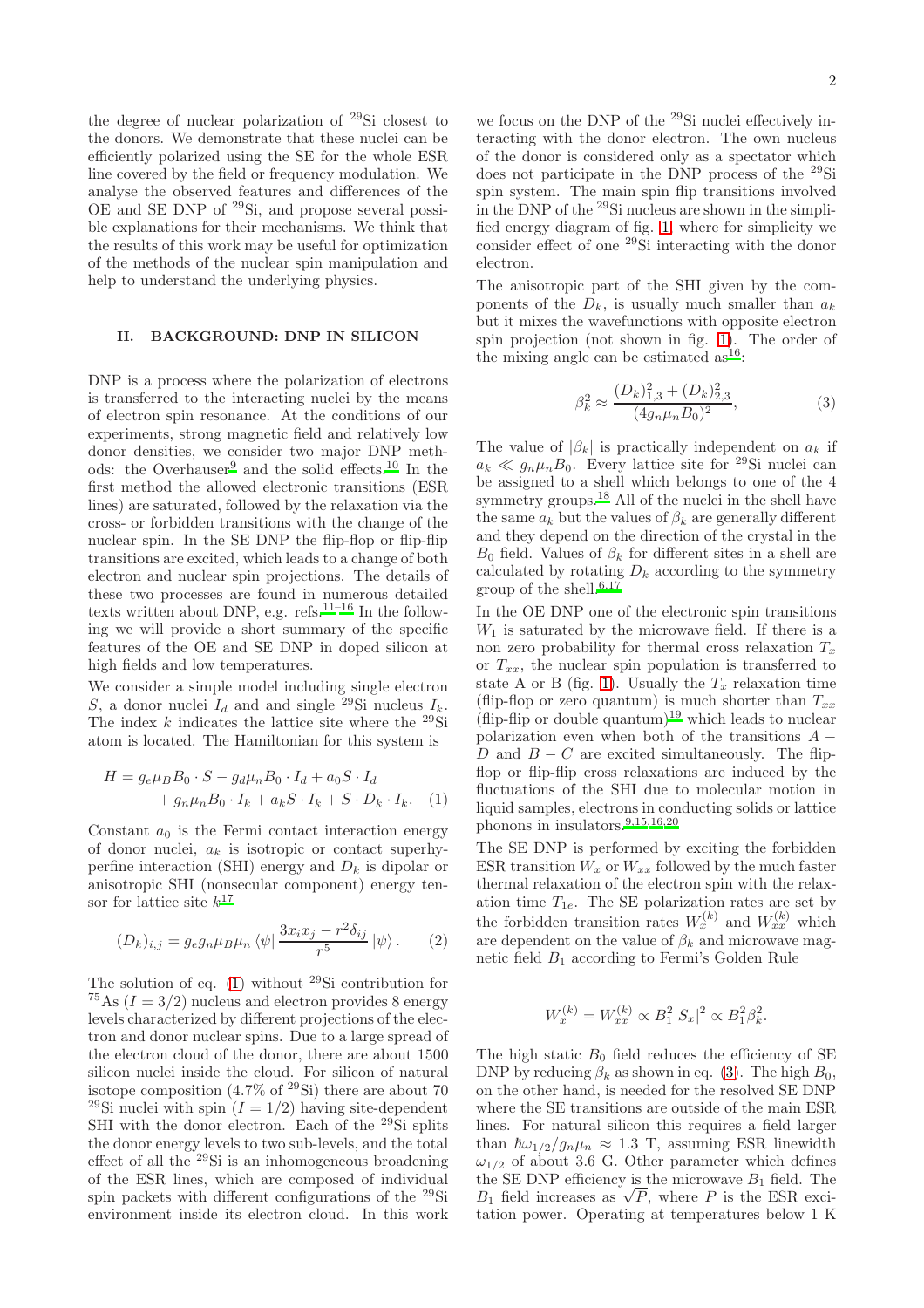

<span id="page-2-0"></span>Figure 1. Simplified energy level diagram of ESR excitation and relaxation processes for electron (single arrows) and <sup>29</sup>Si nucleus (double arrows).  $T_{1e}$  is the thermal relaxation time of the electron spin (single quantum) and  $T<sub>x</sub>$  and  $T<sub>xx</sub>$  are the flip-flop and flip-flip (zero and double quantum) thermal cross relaxation times.  $W_1$  is the allowed ESR transition rate and  $W_x$  and  $W_{xx}$  are the forbidden flip-flop and flip-flip ESR transition rates. The  $B_0$ axis indicates the relative locations of the lines in ESR spectrum.

limits the applicable ESR excitation powers to few  $\mu$ W and makes it difficult to achieve high SE DNP rates.

Both the OE and SE DNP modify the <sup>29</sup>Si spin polarization around the donor, which is seen in the ESR lineshape as a pattern of holes and peaks, dependent on the actual pumping procedure. First DNP experiments on silicon were reported by Feher and  $Gere^{21}$  $Gere^{21}$  $Gere^{21}$ in 1959. The authors burned a hole on ESR line of As doped silicon. Due to the low magnetic field of 0.3 T holes for both OE and SE DNP were created at the same time. This observation was explained correctly only after several years.[22](#page-9-18) Holes caused by polarization of <sup>29</sup>Si were later studied in Boron-doped Si with X-band ESR and temperatures above 1 K[.](#page-10-0) $^{23}$  In this work satellite peaks around the burned holes were observed and they were attributed to the SE polarization of <sup>29</sup>Si.

Nuclear relaxation and spin-diffusion are the processes which return nuclear polarization to the equilibrium after its modifications by DNP. The relaxation process is usually limited by the nuclear Orbach process, which has strong exponential dependence on temperature, and below 1 K this effect is negligibly slow.[10](#page-9-8) The spin diffusion, introduced by Bloembergen<sup>[24](#page-10-1)</sup> in 1949, occurs due to the mutual flip-flops of the spins of the neighbouring nuclei. It leads to a propagation of the <sup>29</sup>Si nuclear polarization into the bulk of the host crystal. The rate of spin diffusion is relatively high far away from the donors. It slows down upon approaching the donors due to the increase of the SHI energy difference of the <sup>29</sup>Si spins pairs, and is completely forbidden inside the frozen core near the donors where the difference is largest. The radius of the frozen core is  $\approx 8$  nm, which is given by the distance at which the difference in the SHI energy of the nuclei is equal to



<span id="page-2-1"></span>Figure 2. Si:As ESR spectrum at 300mK. Line numbers are referred in the text and the fractions indicate the spin state of As nucleus. Two small ESR lines at the center are due to P impurities.

the width of the NMR line. $25,26$  $25,26$ 

# <span id="page-2-2"></span>III. EXPERIMENTS

The sample studied in this work is a  $6 \times 6 \times 0.4$  mm natural silicon crystal with (001) crystal axis parallel to magnetic field, doped with  $^{75}$ As at concentration  $n = 3 \times 10^{16}$  cm<sup>-3</sup>. The sample is mounted on a flat mirror of semi-confocal Fabry-Perot resonator which is thermally linked to a mixing chamber of a dilution refrigerator. Minimum temperature of 300 mK in this work was limited by the heat load through the waveguide connecting the resonator to the ESR spectrometer. The resonator with the sample is placed in the center of high-homogeneity superconductive magnet operating in persistent mode at the field of  $B_0 = 4.6$  T. A separate coil is used to sweep magnetic field  $\Delta B$  through the resonance lines. We do not use any field modulation due to eddy current heating induced at low temperatures. A cryogenic ESR spectrometer $^{27}$  $^{27}$  $^{27}$  provides high sensitivity at fairly low ESR power which is important at low temperatures when the lines are easily saturated. Spectrometer has maximum power of  $\approx 10 \mu$ W incident into the cavity which generates RF field of  $B_1 \approx 18$  mG. The measured  $T_{1e}$  time of the donor electrons is about 0.6 s, and in order to avoid strong saturation effects we have to decrease the incident power by 70-75 dB. Additional details of the experimental setup can be found in ref.[7](#page-9-5) The full quartet of the ESR spectrum of <sup>75</sup>As donors is shown in fig. [2.](#page-2-1) The lines are separated by hyperfine interaction of about 72 G between the donor electron and nuclear spins. The lines are inhomogeneously broadened by the SHI with <sup>29</sup>Si located in the interaction zone, providing the full width at half maximum of  $\approx 3.6$  G. From the width of spectral holes described below we estimate our field/frequency resolution to be about 1  $mG/3$  kHz. This is partially limited by the spectral width of the mm-wave source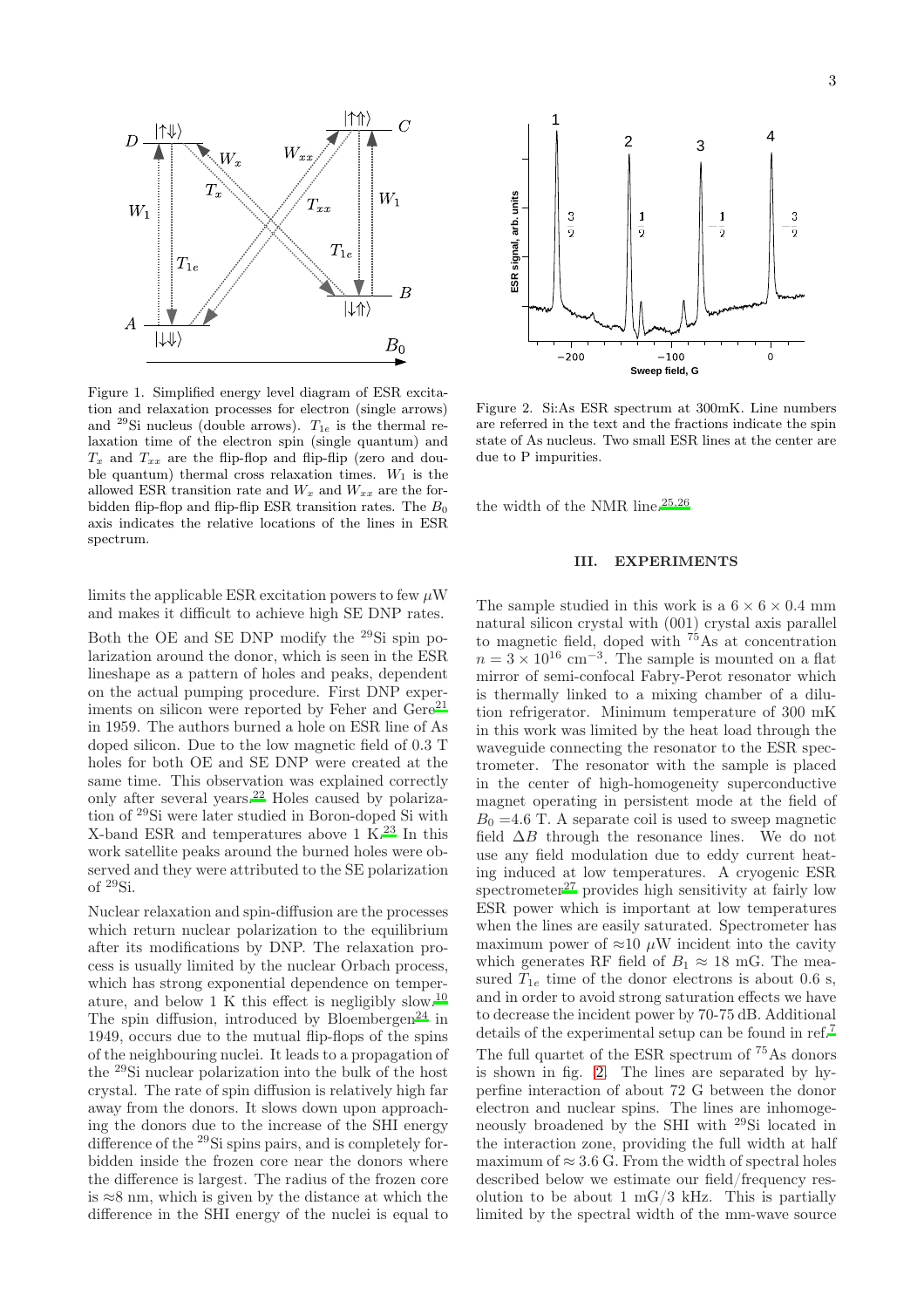used in the ESR spectrometer.<sup>[28](#page-10-5)</sup> The other source of the hole broadening occurs at long pumping times and is caused by a small ∼ 5µG/s drift of the field of the main magnet. The sample also contains P atom impurities. A doublet of their ESR lines is visible in the center of the whole ESR spectrum (fig. [2\)](#page-2-1).

Experiments presented in this work typically start with the preparation of the sample in a certain spin state of the donor nucleus using the <sup>75</sup>As DNP. The OE or SE DNP can be efficiently used for creating high degree of nuclear polarization of the donor nuclear spins, which we demonstrated in our previous studies[.](#page-9-4)<sup>5[,7](#page-9-5)</sup> We use this technique to transfer spin population to one of the four lowest energy levels of  $\bar{75}$ As with certain nuclear spin projection of the donor. This modifies the quartet of the  $^{75}$ As ESR lines in the following way. Pumping the fourth line (-3/2 spin state) followed by the <sup>75</sup>As OE via the flip-flop transition  $(T_x^{\text{As}})$  moves the line area to the third. Subsequent pumping of the third line moves it into the second and finally to the first. Moving all lines into the first one, provides a factor of four increase of the signal intensity. At the same time it is beneficial to have all spins in the state with spin projection  $3/2$  since the OE DNP of the donor nuclear spins in the reverse direction proceeds via the flip-flip forbidden transition  $(T_{xx}^{As})$ , which works much more slowly. As a result, pumping the first line with maximum power does not lead to a substantial transfer of area back to the other lines.<sup>[7](#page-9-5)</sup> Nuclear spin state remains unchanged in this case, and the <sup>29</sup>Si DNP is not mixed with that for the donor. Typically the nuclear spins of donors in the sample were polarized to the 3/2 state in the beginning of the experimental run. Then, only the first line in the ESR spectrum remained, and persisted for several days due to extremely low relaxation time of donor nuclei[7](#page-9-5) at the low temperatures used in this work. In order to increase the pumping efficiency for the whole ESR line we applied a frequency modulation to our mm-wave source with the rate of 50-100 Hz and frequency deviation of 15-20 MHz, wide enough to cover whole 3.6 G wide line.

In the following we will describe the ESR hole burning experiments utilizing either OE or SE. The evolution of the holes during the pumping and recovery to equilibrium is sufficiently slow at temperatures below 1 K, which creates ideal conditions for a detailed study of the DNP mechanisms. In addition we attempted to create highly polarized <sup>29</sup>Si state of nuclei located inside the electron cloud of the donor. For that, we used the SE based on the excitation of the flip-flip  $(W_{xx})$  transition. The sweep of the magnetic field was stopped at the position of this transition, which is located 13.9 G to the low field side of the ESR line center. We applied frequency modulation of the mm-wave source to cover the whole line as mentioned above. Since the forbidden transition probability is rather low in the case of pumping with the modulated source, we had to apply pumping for 2-3 days to get a significant effect. We will demonstrate below that the SE hole burning can also be effectively used to characterize the polarization of the nuclei located in



<span id="page-3-0"></span>Figure 3. Solid effect pattern after 300 s ESR excitation at 280 mK. The inset shows the pattern in wider sweep together with the high field As ESR line (nr. 4 in fig. [2\)](#page-2-1). Calculated spectrum for inner lattice sites is shown in the upper trace (shifted up by 0.25 units). The number of lattice sites in shells A-O used in the calculation are marked on the corresponding peaks at lower right together with the lattice site coordinates.

the interaction zone inside the electron cloud of the donor.

#### A. Solid effect DNP

The SE DNP is performed by partial saturation of  $W_x$  or  $W_{xx}$  transition with simultaneous flips of the electron and nuclear spins. The transitions are located at about ±13.9 G from the ESR lines in 4.6 T field and they are too weak to be visible in the ESR spectrum. Since the SE pumping position is located relatively far from the ESR lines, there is no danger to change the populations of the donor nuclear states and therefore the <sup>29</sup>Si SE may be done for any ESR line of <sup>75</sup>As. The DNP experiment proceeds first by measuring the undisturbed ESR signal  $f(\Delta B)$ . The magnetic field is then tuned to  $W_x$  or  $W_{xx}$  transitions and the full ESR power is used for excitation without frequency modulation. Typically we used pumping times in the range of 10 to 1000 s. After the pumping the line shape  $f_{SE}(\Delta B)$ , which contains the pattern of holes and peaks created by the SE, is measured. The center of the pattern is located at  $\Delta B = 0$ . The normalized SE pattern  $f_p(\Delta B)$  is then extracted by subtracting and scaling with the undistorted line shape.

An example of a SE hole-peak pattern is shown in fig. [3.](#page-3-0) The pattern was created by exciting  $W_{xx}$  transition at -13.9 G from the ESR line with the maximum available mm-wave power for 300 s. The amplitudes of the holes or peaks did not grow significantly larger for longer pumping times. Similar patterns were observed in our previous work for  ${}^{31}P$  donors in silicon.<sup>[6](#page-9-13)</sup> They were interpreted by the DNP of <sup>29</sup>Si nuclei located at certain lattice sites near the donors, and having specific SHI with the donor electron. The redistribution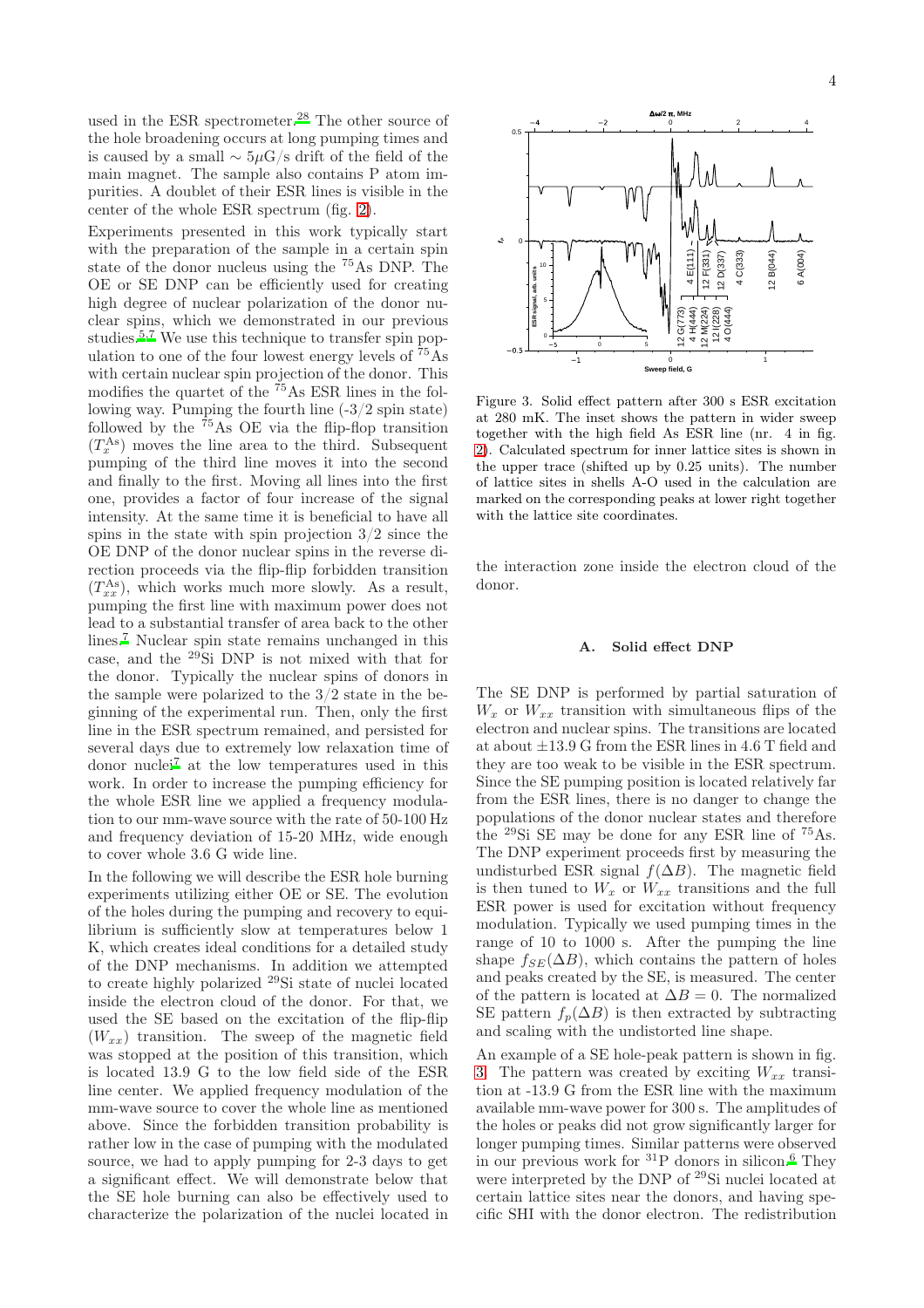

<span id="page-4-0"></span>Figure 4. SE hole burning for unpolarized A) and polarized B) <sup>29</sup>Si nuclei. Upper traces are  $W_x$  (flip-flop) and lower traces  $W_{xx}$  (flip-flip) SE DNP patterns. The SE burning time was 300 s for each figure.

of the spin packets occurs due to the spin flips of the <sup>29</sup>Si nuclei and results in a transfer of the ESR line area from the holes into the peaks. The frequencies of the hole and the corresponding antisymmetric peak are given by

$$
\omega_k \hbar = \omega_s \hbar \pm \frac{a_k}{2},\tag{4}
$$

where  $\omega_s/2\pi$  is the resonance frequency of the center of the pattern and  $a_k$  is the SHI energy.

Each peak-hole pair in fig. [3](#page-3-0) corresponds to polarization of nuclei in a group of symmetrical lattice sites, called as shells, around the donor. $6$  The shells with large separation are marked from A to  $O^{21}$  $O^{21}$  $O^{21}$ . The peaks with separation smaller than about 300 mG cannot be resolved from each other. In SE DNP the flipping probability of a nucleus depends on the dipolar (anisotropic) SHI which can be roughly estimated from eq. [\(3\)](#page-1-1). The values of  $D_k$  for the nuclei in the same shell are slightly different and depend on the orientation of the crystal in the magnetic field. Therefore, each component in the SE pattern (hole or peak) could have some structure containing several overlapping or even split features. This is the reason for the broadening of the holes and peaks in the SE pattern. The SE patterns observed in this work, match well to the more accurate calculation[s](#page-9-13)<sup>6</sup> which are presented as a solid line in the upper trace of fig. [3.](#page-3-0) The decay of the SE pattern is barely measurable during observation of several days at temperatures below 500 mK. Let's now consider the influence of the initial <sup>29</sup>Si polarization on the SE patterns. Starting with the sample of unpolarized <sup>29</sup>Si implies that the populations of the A and B levels in fig. [1](#page-2-0) are equal, and the polarization  $P_0^{(k)} = (N_B^{(k)} - N_A^{(k)})/(N_B^{(k)} + N_A^{(k)}) = 0$ for each lattice position labeled with index  $k$ . The area of the peak-hole pairs, depends on the initial polarization  $P_0^{(k)}$  and, for  $W_{xx}$ , is proportional to  $\sum_{k} (1 - P_0^{(k)})/2$ , where summing is taken over all the lattice sites contributing to the SE peak. Similarly,

the strength of the peak-hole pairs pumped via the  $W_x$ channel will be proportional to the initial polarization as  $\sum_{k} (1 + P_0^{(k)})/2$ . In case of zero initial polarization antisymmetric patterns having equal amplitudes should be produced for the  $W_x$  and  $W_{xx}$  SE. If the initial polarization equals to 1, i.e. all the population is already in the spin state B, then pumping the  $W_{xx}$  transition does not produce any effect and no patterns should be visible. Pumping of the  $W_{xx}$  transition in this case produces twice larger amplitudes of the peak-hole pairs compared to the unpolarized case.

This behavior is well confirmed by our experiments presented in fig. [4](#page-4-0) where we present the patterns recorded after the SE DNP via the flip-flop  $(W_x)$  and the flip-flip  $(W_{xx})$  transitions for comparison. The SE patterns presented on the left side (A) are measured in the beginning of the experimental run, immediately after the cool down, having a fresh unpolarized sample. The  $W_x$  pattern is antisymmetric to the  $W_{xx}$ one and the amplitudes of the peaks and holes are nearly equal, as it should be for an unpolarized sample. The situation changed dramatically after we performed the SE aiming on the polarization of the whole sample. As described in Section [III,](#page-2-2) we pumped the flip-flip transition with modulation covering the whole ESR line for 2-3 days. The SE patterns recorded after this procedure are presented in fig. [4](#page-4-0) B. One can see that the remote features in the flip-flip pattern  $(W_{xx},$ lower trace) disappeared, leaving only a dispersionlike structure in the center, while the flip-flop pattern amplitude  $(W_x,$  upper trace) has nearly doubled. The remaining unresolved hole and peak pattern in the center can be explained by poor polarization of the nuclei with weak SHI with its electron. Thus, the efficiency of the SE DNP is largest for the closest  $^{29}Si$ , with strong anisotropic SHI. The natural shape of the As ESR line is lost after the SE pattern is created and the relaxation of the pattern is extremely slow. The patterns can be "cleaned" from the ESR line by exciting <sup>29</sup>Si NMR transitions, which, however, also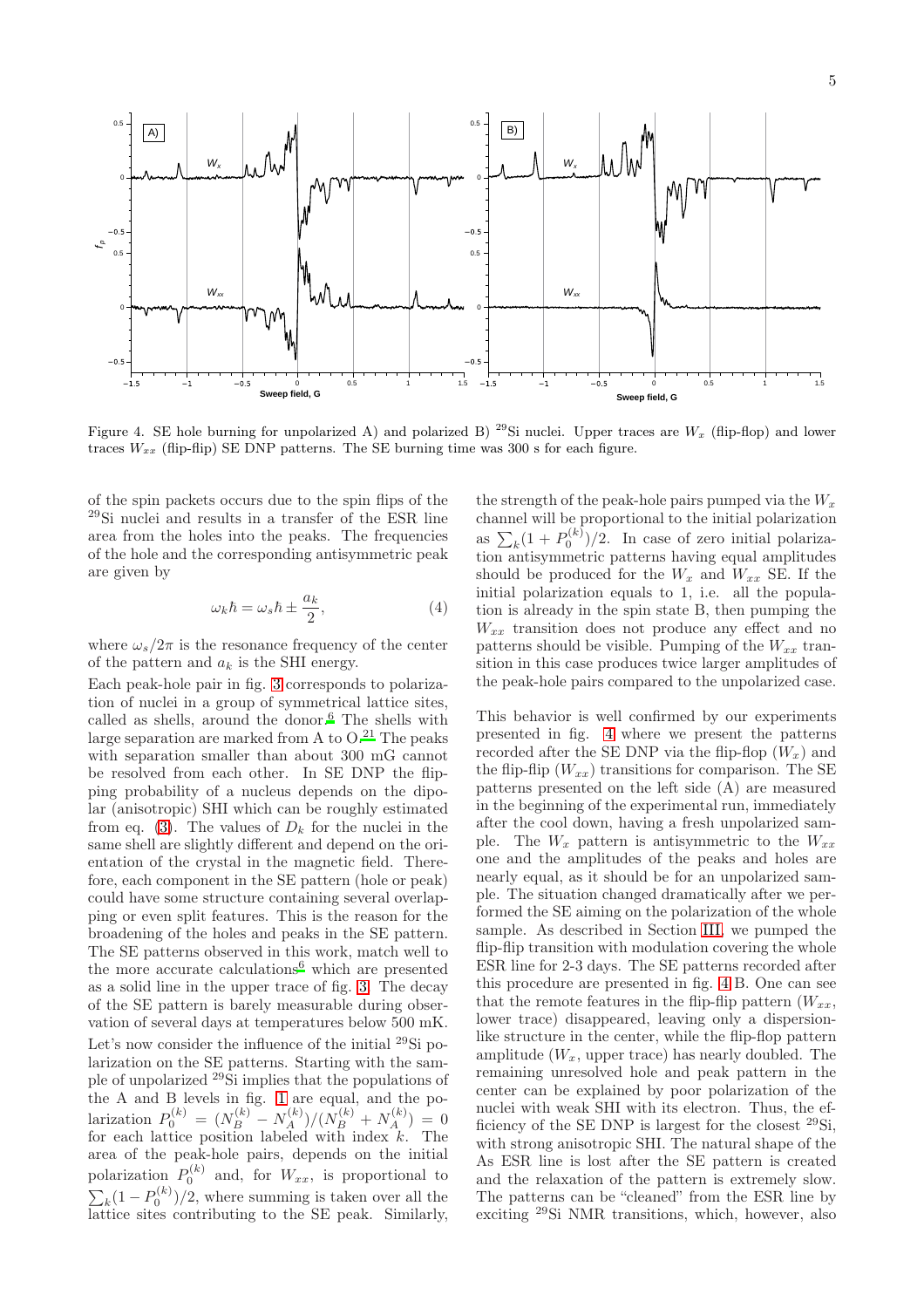

<span id="page-5-0"></span>Figure 5. OE hole burned for 50 s on ESR line of As doped silicon at 420 mK. The dashed line is fitted function to the data points. Inset shows the hole with the main ESR line.

modifies the <sup>29</sup>Si polarization. Due to this reason, the  $W_x$  and  $W_{xx}$  patterns in fig. [4](#page-4-0) were created on different As lines (e.g. 3 and 4).

#### B. Overhauser effect DNP

The OE DNP of the electron-nuclear system of <sup>29</sup>Si-As is conducted by saturating the allowed  $W_1$  transitions, which is equivalent to a classical hole burning experiment. If the  $^{29}$ Si nuclear spin configuration surrounding the donor does not change, one should observe a hole with the width defined by the electron transversal relaxation rate  $2/T_2$ , and which should vanish with the characteristic time of spin-lattice relaxation ( $T_{1e} \approx 0.6$  s). Indeed, a narrow hole is observed as a result of even partial saturation anywhere on the ESR line (fig. [5\)](#page-5-0). Like in the SE experiments described above, the hole lived for much longer time than  $T_{1e}$  implying flips of the <sup>29</sup>Si spins inside the observation zone near the donor. In the example of fig. [5,](#page-5-0) the OE hole was created in the center of the 1st ESR line by stopping the sweep there for 50 s with very low power  $\sim 1$  pW used for detection. In fig. [6](#page-5-1) we present the evolution of the ESR signal during burning. One can see that the partial saturation of the ESR transition occurs at the time scale of a fraction of a second, after which a slow decrease of the signal indicates the growth of the hole. The latter is caused by the transfer of the spin packets due to the flip-flop or flip-flip relaxations of the donor electron and <sup>29</sup>Si nuclear spins. However, we did not observe any patterns of peaks on either side of the hole, similar to that of the SE DNP, which can be seen in the inset of fig. [5.](#page-5-0) Instead, two narrow shoulder peaks were detected on both sides of the hole.

A good empirical fit to the observed pattern of the hole and shoulder peaks is provided by a sum of two Gaussian functions



<span id="page-5-1"></span>Figure 6. ESR signal evolution during OE hole burning. The line is double exponential fit to the data points. The decay times  $t_1$  and  $t_2$  are extracted from the fit.

<span id="page-5-3"></span>
$$
f(\Delta B) = A \left( \exp \left( -\ln 2 \frac{(\Delta B - B_1)^2}{w_1^2} \right) - \frac{w_1}{w_2} \exp \left( -\ln 2 \frac{(\Delta B - B_2)^2}{w_2^2} \right) \right), \quad (5)
$$

where  $B_1$  and  $B_2$  are the locations and  $w_1$  and  $w_2$  are the half widths of the Gaussian functions. An example of the fit is shown in fig. [5.](#page-5-0)

In OE hole burning, any spin flip of <sup>29</sup>Si should move the resonant spin packet from the hole to some other place in the ESR line, dependent on the value of the SHI for the flipped spin. The rates of this transfer are proportional to the cross relaxation times  $T_x$  and  $T_{xx}$ (fig. [1\)](#page-2-0) which are also specific to the actual locations of the flipped <sup>29</sup>Si near the donor. One would expect that this should lead to multiple peaks on both sides of the hole separated by the SHI corresponding to a certain lattice sites. Instead, we observed just a strong narrow hole with two adjacent peaks. Comparing the area under the hole and the shoulders (fig. [5\)](#page-5-0), we found that they are equal within our measurement accuracy of about 10 %. This shows that the OE DNP leads to the transfer of the spin packets only to the adjacent peaks near the hole, and not to any other locations. The spins with rather weak SHI, located relatively far from the donor, are the ones which are flipped during the OE hole burning.

This result is unexpected since the OE DNP is dependent on the thermal cross-relaxation, which at low temperatures is a result of thermal modulation of the isotropic or anisotropic SHI by the lattice phonons.<sup>[9](#page-9-7)[,14](#page-9-19)[,16](#page-9-10)[,19](#page-9-14)[,29](#page-10-6)[,30](#page-10-7)</sup> In this case, the rate of crossrelaxation is largest for the <sup>29</sup>Si with strongest SHI, and is given  $bv^{19}$  $bv^{19}$  $bv^{19}$ 

<span id="page-5-2"></span>
$$
T_x^{-1} \propto Ta_k^2,\tag{6}
$$

where  $T$  is temperature. As one can see in fig. [5](#page-5-0) the only observable peaks appeared within  $\pm 10$  mG from the hole, indicating that spin flips occur mostly in the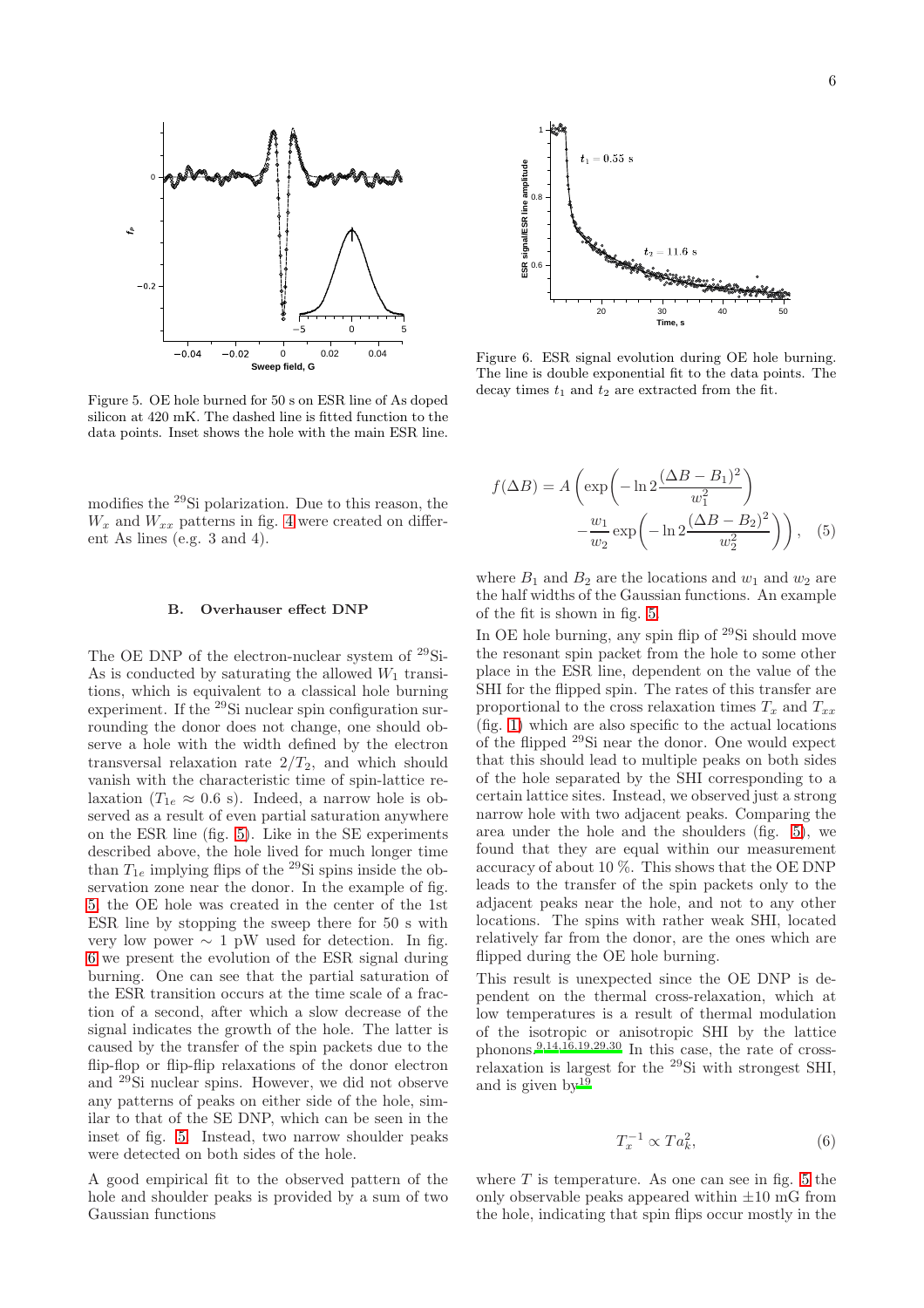group of nuclei having SHI  $a_k/h \lesssim 28$  kHz. For these nuclei the relaxation rate  $T_x^{-1}$  is about  $7 \cdot 10^4$  times smaller than for the lattice site (400), which has the strongest SHI of 7.6 MHz. It is peculiar that only the weakly interacting spins are affected by the OE hole burning, and we will further refer to this as Flipping of Weakly Interacting Spins (FWIS) effect.

One may think that the reduction of the crossrelaxation rate for remote <sup>29</sup>Si nuclei can be compensated by a larger number of these nuclei which increases as  $N \sim r^2$  with the distance from the donor. However, it turns out that this factor does not outweigh the decrease of the SHI. An order of magnitude estimate of the OE efficiency as a function of the SHI including both factors can be done using eq. [\(6\)](#page-5-2). The rate of OE DNP burning at distance  $r$ from the donor is  $\dot{N}(r) = N(r)/T_x(r) \propto a_{k(r)}^2 T N(r)$ . For the donor electron, we can use hydrogen like wavefunction<sup>[31](#page-10-8)</sup>  $\psi(r) \propto \exp\left(-\frac{r}{r_B}\right)$ , which gives for isotropic SHI  $a_k = a_0 |\psi(r_k)|^2$ , where  $r_k$  is the position of <sup>29</sup>Si nucleus and  $r_B$  is the effective Bohr radius for Si:As ( $\approx$  1 nm). As the number of <sup>29</sup>Si nuclei dN at distance r from the donor is proportional to  $r^2 dr$ , the OE polarization rate is

$$
dNT_x^{-1} \propto r^2 T_x^{-1} dr = -(\frac{r_B}{2})^3 (\ln \frac{a_0}{a_k})^2 Ta_k da_k.
$$

This function has a maximum at  $a_k = a_0/e^2 \approx 1$  MHz, when the highest SHI value is taken for  $a_0$ .

In reality, the dependence between  $r_k$  and  $a_k$  is not so simple function as assumed here. A more accurate calculation would take into account that there is a considerable spread in possible  $r_k$  for different  $a_k$  due to strongly oscillating nature of the electronic wavefunction.<sup>[32](#page-10-9)</sup> This would, however, only add extra complicity and will not change the conclusion due to the weak logarithmic dependence of  $N$  on  $a_k$ .

The minimum observed width of the hole allows us to make an estimate of the maximum distance at which the <sup>29</sup>Si spin flip occurs, so that the effect is still visible by the ESR. This distance corresponds to the edge of the observation zone, which is defined as a region around the donor where the flips of the nuclei provide visible changes of the ESR line shape. A rough estimate of the effective radius of the observation zone may be obtained by finding the distance at which the SHI energy equals to the minimum width of the hole. Using the above presented approximation for the dependence of the  $a_k$  on the distance to the donor, we get the characteristic radius of the observation zone  $r_o \approx 5$  nm. This value is smaller than the  $\approx 8$  nm radius of the frozen core<sup>[33](#page-10-10)</sup>, which implies that all the effects of the spin dynamics leading to emergence of the hole occur inside the frozen core where the spin diffusion is strongly suppressed.

We propose a possible explanation of the FWIS-effect which is related to "softening" of the frozen core due to the Rabi-oscillations of the electron spin when the ESR transition is saturated. The power used for OE hole burning is very small, only about 1 pW. The estimated excitation field during burning is about 3  $\mu$ G,



<span id="page-6-0"></span>Figure 7. OE hole burning on the As ESR line. 1st trace from the top: OE pattern burn time 1000 s at 424 mK. 2nd trace: OE pattern with 30 kHz modulation and burn time 1800 s at 700 mK. 3rd trace: OE pattern with 100 kHz modulation and burn time 2000 s at 700 mK. The lines are shifted vertically from each other for clarity.

which gives electron Rabi frequency of 8 Hz, about four times larger than  $1/T_{1e}$ . For the <sup>29</sup>Si nuclear spins this is seen as an oscillating magnetic field, and if this oscillation period is smaller than the flip-flop time with the nearby nuclei, the SHI is averaged to zero, and the spin diffusion becomes allowed. The frozen core is "softened" for the spin ensemble which is on resonance. Physically the spin flips occurs somewhere at the edge of the observation zone. The nuclei in this region may now exchange their spin state with the neighbors, after which their corresponding spin packets resonance frequencies change out of the resonance, back to the "frozen" spin-diffusion state. Eventually this leads to the appearance of the hole with peak on both sides. Equal amounts of the <sup>29</sup>Si spins are flipped and flopped, thus, the average polarization does not change. This mechanism is not related with DNP, but may explain why the spin packets move only close to the pumping point in the ESR line.

The hole shape observed in this work for <sup>75</sup>As doped silicon is somewhat different from the holes seen in our previous measurement with <sup>31</sup>P, where the shoulder peak on the right side of the hole was larger than the left for the sample with low  $^{29}$ Si polarization.<sup>[6](#page-9-13)</sup> This was explained as a consequence of the OE DNP with the relaxation via the flip-flop transition  $(T_x - \text{chan-}$ nel). However, that sample had higher concentration  $(\approx 1.5 \times 10^{17})$  of donor atoms and rather large cluster peak at the center of the ESR spectrum. This possibly leads to polarization processes, similar to OE, through other possible channels opened by electronelectron interactions of the donors[.](#page-9-6)<sup>8</sup>

To get further insight into the OE DNP, we added a small FM modulation with 50 Hz rate to ESR excitation during the OE hole burning. The modulation widens the hole burning region proportionally to the FM modulation amplitude. In this case, even with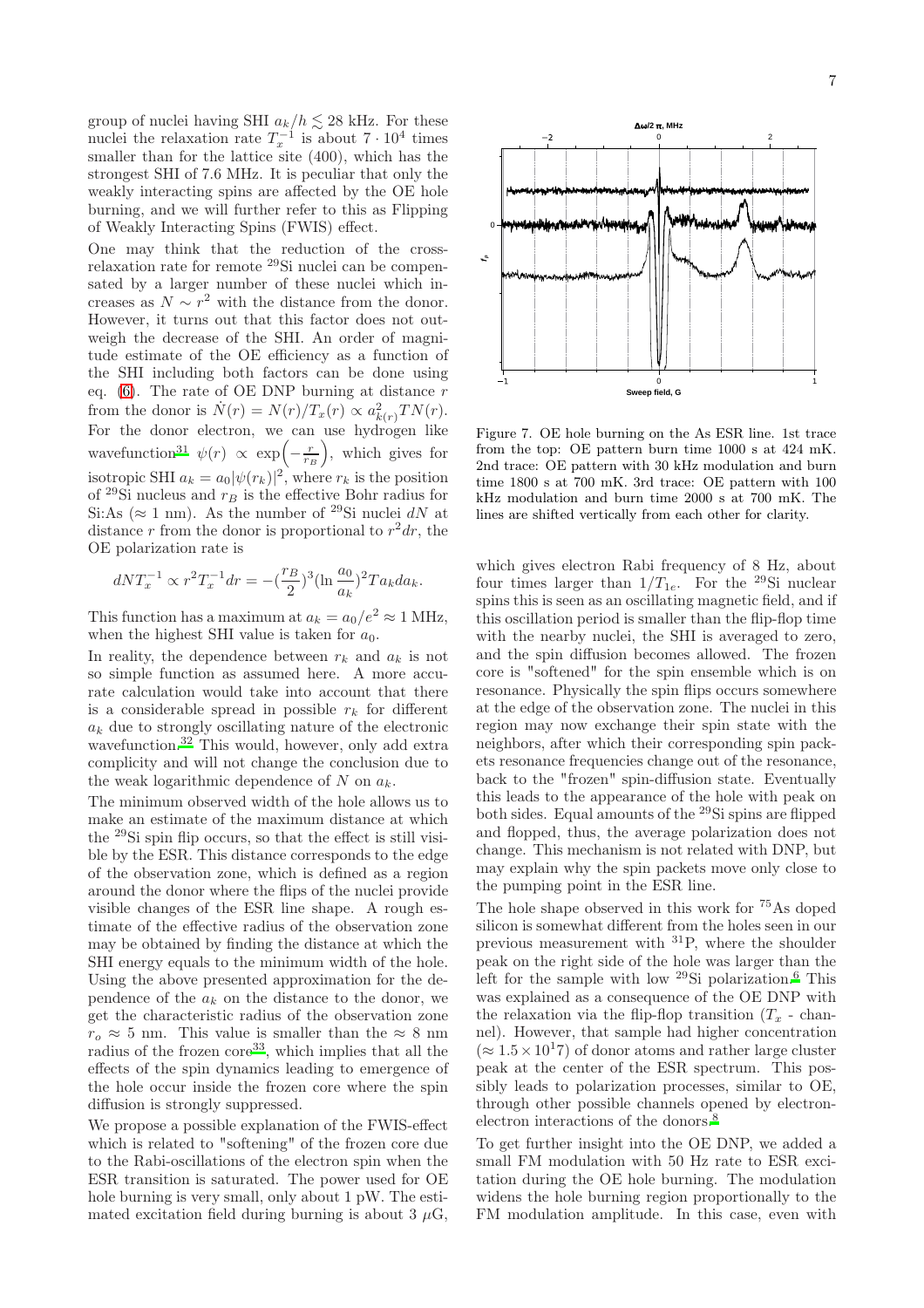Table I. Spectral diffusion coefficients extracted from the hole width for different hole burning times.

<span id="page-7-2"></span>

|    |         | Burn time, s $D$ , $10^{-3} \frac{G^2}{s}$ Burn time, s $D$ , $10^{-3} \frac{G^2}{s}$ |      |
|----|---------|---------------------------------------------------------------------------------------|------|
| 10 | 11.0    | 100                                                                                   | 6.0  |
| 30 | 7.7     | 100                                                                                   | 8.7  |
| 50 | 8.7     | <b>200</b>                                                                            | 7.0  |
| 50 | 5.7     | 500                                                                                   | 5.3  |
| 50 | $8.0\,$ | 1000                                                                                  | 10.0 |

a fairly small FM deviation of 30 kHz, we observed two peaks on the high field side of the hole (second trace in fig. [7\)](#page-6-0). The peaks become stronger and wider with the increasing FM deviation. The strongest peak is shifted to higher fields by  $\approx 0.55$  G, which corresponds to the <sup>29</sup>Si nuclei in the lattice site  $\langle 111 \rangle$ ,  $a_k \approx 1.5$  MHz, and which has the largest anisotropic SHI.<sup>[17](#page-9-11)</sup> There are strong clearly separated peaks only on the high field side of the hole. The peaks on the low field side are barely visible from the noise. This is closer to the pattern expected from the standard phonon modulated SHI[.](#page-9-14)<sup>19</sup> The same modulation effect was also seen in  $P$  doped silicon.<sup>[6](#page-9-13)</sup> During hole burning with wide modulation a single FWIS step is not large enough for the spin packet to travel out of the pumping region, instead it is still inside the burning hole. Assuming same probability  $p$  for each FWIS flips, the probability of the FWIS flips to remove the spin packet from the hole is reduced to  $\leq p^2$ . A wider window leads to reduction of the FWIS rate and, thus, increases the number of spin flips with higher SHI, mediated by the OE. This is clearly visible in the spectra with increasing modulation shown in fig. [7.](#page-6-0)

We think that in the present work with  $^{75}\mathrm{As}$  both effects, the OE DNP and the frozen core softening are contributing to the observed hole shape.

### IV. SPECTRAL AND SPIN DIFFUSION

Hole burning introduces a spatially inhomogeneous <sup>29</sup>Si polarization around the donors or depletion of a certain spin ensemble which was in resonance before burning (the frozen core softening). After burning, the hole and the shoulder peaks decay and broaden on a time scale ranging from tens of seconds to several days, depending on burning conditions and temperature of the sample. These effects are attributed to nuclear spin diffusion  $(NSD)$ .<sup>[24](#page-10-1)</sup> The electron spin spectral diffusion is orders of magnitude faster, and the <sup>29</sup>Si nuclear relaxation is extremely slow at low temperatures of this work.[34](#page-10-11) We found that the decay rate of the SE holes is substantially slower than that of the OE holes. This can be explained by the preferential polarization of the nuclei with large SHI specific for the SE DNP.

In this section we present results of the evolution of the holes created by the OE DNP. The dynamics of their behaviour depends on the pumping conditions, excitation power and pumping time. At high powers,



<span id="page-7-0"></span>Figure 8. Widths of the OE holes after different hole burning times (marked on the figures). The value of  $D$  in the figures is extracted from the fits shown with solid lines. The holes were burned with very small (-73 dB) power at 450 mK.

the ESR transitions are strongly saturated and the instrumental effects related with the non-ideal spectrum of the mm-wave source start to be imprimted into the shape of the hole. Therefore, we performed the study of the hole relaxation after burning with the lowest power used for the excitation, varying the burning time only. In fig. [8](#page-7-0) we present an evolution of the width of the holes burnt for 100 and 500 sec. Fig. [9](#page-8-0) illustrates the change of the hole shape after 500 sec pumping time. In fig. [10](#page-8-1) the log plot of the hole amplitudes as a function of time are plotted for different pumping times.

Full modeling of the spin diffusion would require quite complicated calculations, which are out of scope of this study. Instead, in our analysis of the hole decay after the OE burning we employ a simple model based on one-dimensional spectral diffusion. In this model each spin packet in the spectrum is considered to follow a random walk process in which individual  $29\text{Si}$  spin flips move the spin packet to left or right.<sup>[35](#page-10-12)</sup> Macroscopically the motion of the spin packets can be then described with the spectral diffusion equation:

<span id="page-7-1"></span>
$$
\frac{\partial S(\omega, t)}{\partial t} = D \frac{\partial^2 S(\omega, t)}{\partial \omega^2}.
$$
 (7)

Here  $S(\omega, t)$  is the ESR lineshape and D is the spectral diffusion constant. The diffusion constant for a one dimensional random walker is given by

<span id="page-7-3"></span>
$$
D = \frac{l^2}{2\delta t},\tag{8}
$$

where  $l$  is step length and  $\delta t$  is time step between the successive steps. The easiest way to estimate  $D$  is to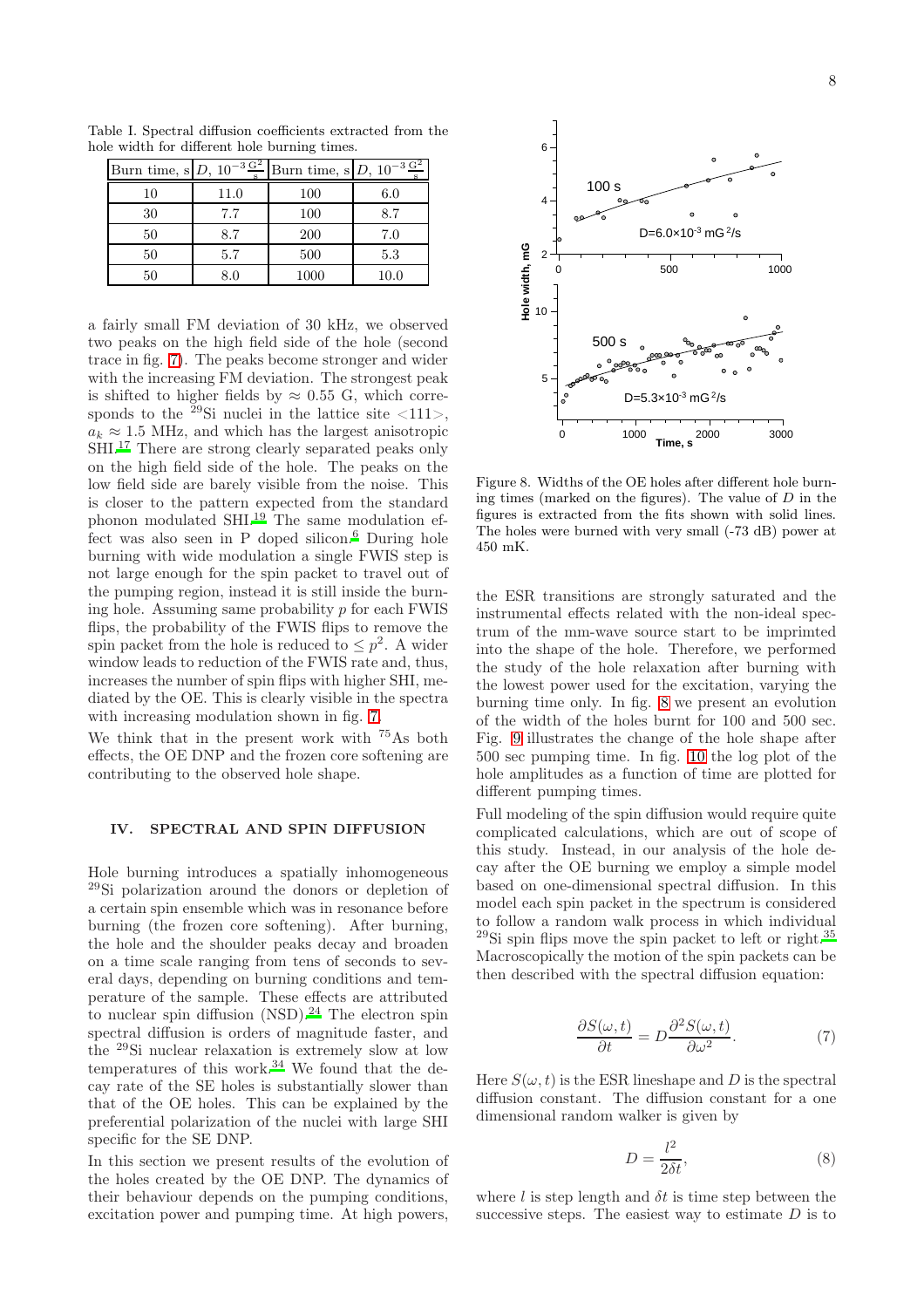

<span id="page-8-0"></span>Figure 9. Decay of OE hole after 500 s hole burn. The times marked on the curves indicate the time delay from the end of the burn. The dashed solid line is the calculated evolution of the hole from eq. [\(7\)](#page-7-1). The signals are shifted 0.15 units from each other in the y-direction.

measure the spreading of the hole as it decays. It is easy to show that the width at half minimum of a Gaussian hole, according to eq. [\(7\)](#page-7-1), evolves as

$$
W_h = 4\sqrt{D^*t \ln 2 + W_0},\tag{9}
$$

where t is time,  $W_0$  is intrinsic linewidth and  $D^*K =$ D. The constant  $K$  takes into account the influence of the shoulders near the OE hole. For a normal Gaussian hole  $K = 1$ . The shoulders, however, restrict the spreading of the hole and this leads to smaller value of  $D^*$  extracted from the measured  $W_h$ . The value  $K \approx 3.1$  was estimated from the numerical solutions of eq. [\(7\)](#page-7-1) using different values of D and eq. [\(5\)](#page-5-3) as the initial value. The examples of fits are shown for two different burning times in fig. [8.](#page-7-0) The D values obtained from the fits for different burning times are shown in table [\(I\)](#page-7-2), with the mean value  $\overrightarrow{D} \approx (8 \pm 3) \times 10^{-3}$  mG<sup>2</sup>/s. The scatter of the spectral diffusion constant  $D$  is fairly small considering that the hole burning time changes two orders of magnitude.

Next, we use eq. [\(7\)](#page-7-1) for analysis of the decay of the hole depth/amplitude after different length of burning times. In all cases the hole decayed very quickly during the first  $50 - 100$  s followed by a substantially slower part, as shown in fig. [10.](#page-8-1) It was not easy to follow the hole shape during the fast evolving initial part. As well, we do not understand its origin. Therefore, we restricted our analysis to the slow part. Initial shape of the hole was taken  $50 - 100$  s after burning, in the end of the fast part. Then, the eq. [\(7\)](#page-7-1) was then solved numerically. The simulated decay of a hole after 500 s burning time together with the experimental data is shown in fig. [9.](#page-8-0) The fit of the first hole, 47



<span id="page-8-1"></span>Figure 10. Evolution of OE hole amplitudes after different hole burning times. The holes were burned with very small (-73 dB) power at 450 mK. The dashed lines are calculated decays of the holes with  $D = 8 \times 10^{-3}$  mG<sup>2</sup>/s.

s after the burning, is used as the initial value. The average shape and spreading of the hole is predicted quite well with the spectral diffusion model.

In fig. [10](#page-8-1) there are measurements of OE hole decays after different burning times. The hole depth was determined from the fits of the holes to eq. [\(5\)](#page-5-3). The depth increases at longer burning times, and saturates at around 500 s. Longer burns do not make the hole any deeper, only wider. Also the decay of the hole gets slower for longer burning time. The decay of the hole with short burn times is reasonably well described by eq. [\(7\)](#page-7-1). With longer burning times, however, the deviation is larger.

Spectral diffusion described above is caused by a spatial diffusion of the spin polarization, nuclear spin diffusion (NSD). Nuclear spin diffusion coefficient is given  $by<sup>24</sup>$  $by<sup>24</sup>$  $by<sup>24</sup>$ 

$$
D_s = b^2 W_{12},
$$

where  $b$  is the average distance between two  $^{29}$ Si nuclei and  $W_{12}$  is the flip-flop transition rate. For natural silicon (Wigner-Seitz radius)  $b \approx 0.47$  nm and using the literature value for  $D_s \approx 1.7 \times 10^{-14} \text{cm}^2/\text{s}$  in bulk silicon<sup>[36](#page-10-13)</sup>, we calculate  $1/W_{12} \approx 0.33$  s. Using radius of frozen core of about 8 nm, the time for the spin to diffuse that distance is  $36$ 

$$
\Delta t = \frac{R^2}{4D_s} \approx 9 \text{ s.}
$$

These times can be compared with the time of the spin-packet jump  $\delta t$  in the spectral diffusion model. For the smallest width of a hole of  $\approx 3$  mG, from eq. [\(8\)](#page-7-3) we estimate  $\delta t \approx 560$  s. This is substantially longer than the spin-diffusion flip-flop time, or even characteristic time of the spin diffusion over the distance of the frozen core. If the <sup>29</sup>Si OE polarization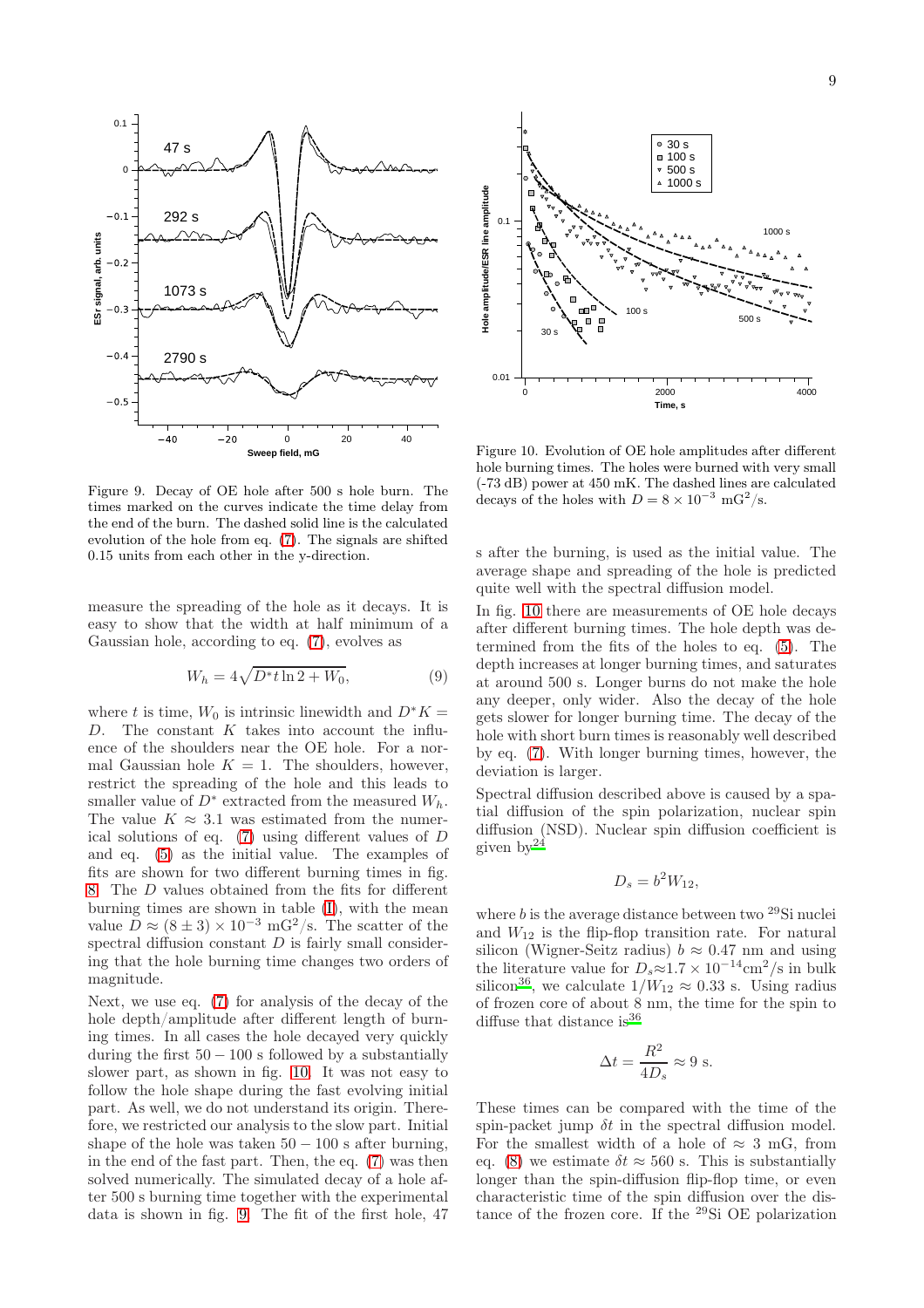would have taken place outside the frozen core or near its edge, the holes should disappear much faster than we observed. Thus our observation indicates that the diffusion is substantially slowed at the edge of the observation zone with  $r_o \approx 5$  nm. Since this radius is smaller than the frozen core radius, this result does not look surprising and just supports the existence of the frozen core. However, the observed decays of the holes provide an evidence that the spin diffusion is not completely frozen even for the nuclei substantially closer to the donor than  $r<sub>o</sub>$ . The remote peaks in the SE patterns corresponding to the DNP of the closest <sup>29</sup>Si nuclei, do decay as well, although much slower than the OE holes. Measurement of the SE and OE DNP evolution may provide information on the spin dynamics inside the so-called frozen core. However the analysis of this spin dynamics is rather complicated due to several factors. For each donor the spin diffusion rate depends on the microscopic configuration of <sup>29</sup>Si nuclei around it and is strongly anisotropic in magnetic field. The NSD depends on angles and distances between the <sup>29</sup>Si spins and it can proceed with vastly different rates. In such situation, spin dynamics is somewhat similar to the systems with fractional diffusion channels, e.g. in NMR diffusion experiments in porous and fractal samples.[37](#page-10-14)[,38](#page-10-15) Also, the frozen core is not at all a smooth sphere around the donor and the details of DNP effect inside the frozen core are not well understood. There are indications that at certain conditions spin diffusion can proceed even inside the barrier.[33](#page-10-10)[,39](#page-10-16) Rapid decay of OE holes immediately after burning may occur due to a fast spin diffusion for certain ensembles of donors with specific configurations ensuring easy flip-flops of the spins. The de-

viation between spectral and spin diffusion is larger at longer burning times. This could be caused by enhanced bulk polarization around the donors developed at long polarization time.

### V. CONCLUSIONS

We have studied the solid and Overhauser effect DNP of <sup>29</sup>Si in <sup>75</sup>As doped natural silicon in hole burning experiments. SE DNP can be efficiently utilized to achieve high degree of polarization of the <sup>29</sup>Si nuclei closest to the donor and having strong anisotropic SHI with the donor electron. On the contrary, the OE hole burning DNP experiments showed preferential flips of the remote <sup>29</sup>Si spins with weakest SHI. This effect is not related to OE polarization and may be explained by the NSD and softening of the frozen core at certain distance from the donor. This is caused by Rabi oscillations of the donor electron spin during saturation of the allowed ESR transitions required for the OE DNP. The polarization of spins with stronger SHI becomes visible only when the ESR excitation is widened with modulation. The decay of OE holes was analysed with a one-dimensional spectral diffusion model. The characteristic time of the spectral diffusion turns out to be substantially slower than the reported spin-diffusion time for the nuclei in the bulk of silicon crystal, far from the donors. This is a confirmation of the strong reduction of the spin diffusion rate inside the frozen core. Further studies of the details of the DNP process for the <sup>29</sup>Si nuclei near donors may clarify the physics of the spin-dynamics in this system and find important applications in the field of quantum information processing.

- ∗ [jaanja@utu.fi](mailto:jaanja@utu.fi)
- <span id="page-9-1"></span><span id="page-9-0"></span>B. Kane, Nature 393[, 133 \(1998\).](http://fy.chalmers.se/{~}delsing/QI/Kane-Nature-98.pdf)
- 2 J. J. L. Morton, D. R. McCamey, M. a. Eriksson, and S. A. Lyon, Nature 479[, 345 \(2011\).](http://dx.doi.org/10.1038/nature10681)
- <span id="page-9-2"></span><sup>3</sup> G. Wolfowicz, P.-A. Mortemousque, R. Guichard, S. Simmons, M. L. W. Thewalt, K. M. Itoh, and J. J. L. Morton, New J. Phys. 18[, 023021 \(2016\).](https://iopscience.iop.org/article/10.1088/1367-2630/18/2/023021)
- <span id="page-9-3"></span><sup>4</sup> Z.-X. Gong, Z.-q. Yin, and L.-M. Duan, New J. Phys. 13[, 033036 \(2011\).](http://dx.doi.org/10.1088/1367-2630/13/3/033036)
- <span id="page-9-4"></span>5 J. Järvinen, J. Ahokas, S. Sheludyakov, O. Vainio, L. Lehtonen, S. Vasiliev, D. Zvezdov, Y. Fujii, S. Mitsudo, T. Mizusaki, M. Gwak, S. Lee, S. Lee, and L. Vlasenko, Phys. Rev. B 90[, 214401 \(2014\).](http://journals.aps.org/prb/abstract/10.1103/PhysRevB.90.214401)
- <span id="page-9-13"></span>6 J. Järvinen, D. Zvezdov, J. Ahokas, S. Sheludyakov, O. Vainio, L. Lehtonen, S. Vasiliev, Y. Fujii, S. Mitsudo, T. Mizusaki, M. Gwak, S. Lee, S. Lee, and L. Vlasenko, Phys. Rev. B 92[, 121202 \(2015\).](http://dx.doi.org/10.1103/PhysRevB.92.121202)
- <span id="page-9-5"></span>7 J. Järvinen, J. Ahokas, S. Sheludiakov, O. Vainio, D. Zvezdov, L. Lehtonen, L. Vlasenko, and S. Vasiliev,
- <span id="page-9-6"></span>[Appl. Magn. Reson.](http://dx.doi.org/ 10.1007/s00723-017-0875-z)  $48$ ,  $473$  (2017).<br><sup>8</sup> M Chiba and <sup>8</sup> M. Chiba and A. Hirai, [J. Phys. Soc. Jpn.](http://dx.doi.org/http://dx.doi.org/10.1143/JPSJ.33.730) 33, 730 (1972).
- <span id="page-9-7"></span><sup>9</sup> A. W. Overhauser, Phys. Rev. **92**[, 411 \(1953\).](https://link.aps.org/doi/10.1103/PhysRev.92.411)
- <span id="page-9-8"></span>A. Abragam, Principles of Nuclear Magnetism, reprint ed. (Oxford University Press, Oxford, 1985).
- <span id="page-9-9"></span> $11$  T. Maly, G. T. Debelouchina, V. S. Bajaj, K.-N. Hu, C.-G. Joo, M. L. Mak-Jurkauskas, J. R. Sirigiri, P. C. a. van der Wel, J. Herzfeld, R. J. Temkin, and R. G. Griffin, J. Chem. Phys. 128[, 052211 \(2008\).](http://dx.doi.org/ 10.1063/1.2833582)
- $12$  C. Ramanathan, [Appl. Magn. Reson.](http://dx.doi.org/10.1007/s00723-008-0123-7)  $\bf 34,$   $409$  (2008).
- <sup>13</sup> K.-N. Hu, G. T. Debelouchina, A. a. Smith, and R. G. Griffin, J. Chem. Phys. 134[, 125105 \(2011\).](http://dx.doi.org/10.1063/1.3564920)
- <span id="page-9-19"></span><sup>14</sup> T. V. Can, M. a. Caporini, F. Mentink-Vigier, B. Corzilius, J. J. Walish, M. Rosay, W. E. Maas, M. Baldus, S. Vega, T. M. Swager, and R. G. Griffin, J. Chem. Phys. 141[, 064202 \(2014\).](http://dx.doi.org/10.1063/1.4891866)
- <span id="page-9-15"></span> $15$  T. V. Can, Q. Z. Ni, and R. G. Griffin, [J. Magn. Reson.](http://dx.doi.org/10.1016/j.jmr.2015.02.005) 253, 23 (2015).
- <span id="page-9-10"></span> $16$  A. S. Lilly Thankamony, J. J. Wittmann, M. Kaushik, and B. Corzilius, [Prog. Nucl. Magn. Reson. Spectrosc.](http://dx.doi.org/10.1016/j.pnmrs.2017.06.002) 102-103, 120 (2017).
- <sup>17</sup> E. Hale and R. Mieher, Phys. Rev. 184[, 739 \(1969\).](http://prola.aps.org/abstract/PR/v184/i3/p739{_}1)
- <span id="page-9-11"></span>
- <span id="page-9-12"></span><sup>18</sup> G. Feher, Phys. Rev. **114**[, 1219 \(1959\).](http://dx.doi.org/10.1103/PhysRev.114.1219)
- <span id="page-9-14"></span>D. Pines, J. Bardeen, and C. Slichter, Phys. Rev. 106[, 489 \(1957\).](http://prola.aps.org/abstract/PR/v106/i3/p489{_}1)
- <span id="page-9-16"></span><sup>20</sup> S. Pylaeva, K. L. Ivanov, M. Baldus, D. Sebastiani, and H. Elgabarty, [J. Phys. Chem. Lett.](http://dx.doi.org/ 10.1021/acs.jpclett.7b00561) 8, 2137 (2017).
- <span id="page-9-17"></span><sup>21</sup> G. Feher and E. Gere, Phys. Rev. 114[, 1245 \(1959\).](http://prola.aps.org/abstract/PR/v114/i5/p1245{_}1)
- <span id="page-9-18"></span> $22$  J. R. Marko and A. Honig, [Phys. Rev. B](http://prb.aps.org/abstract/PRB/v1/i2/p718{_}1) 1, 718 (1970).